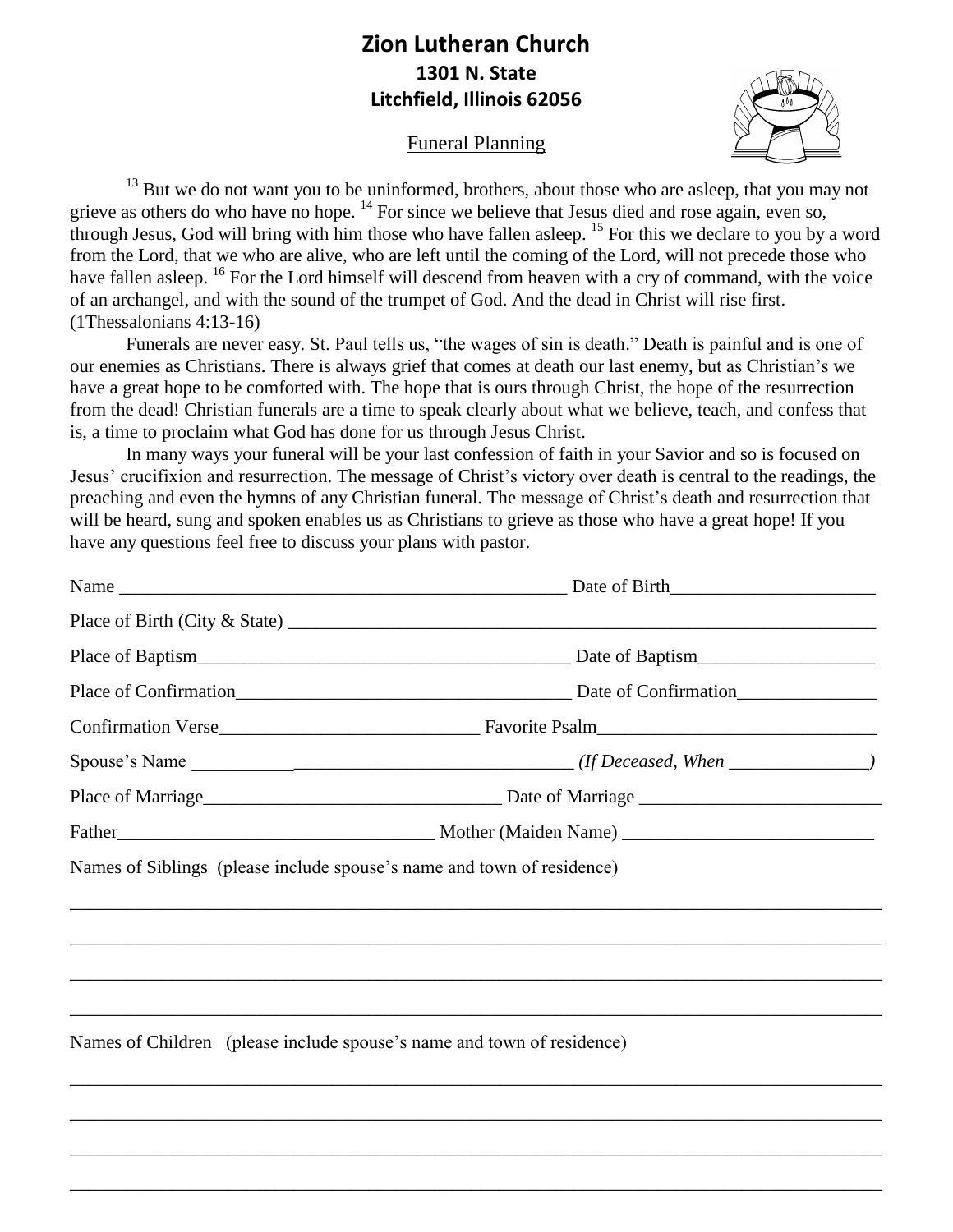| Membership in Organizations                                                                                                                                                                                                   |
|-------------------------------------------------------------------------------------------------------------------------------------------------------------------------------------------------------------------------------|
|                                                                                                                                                                                                                               |
|                                                                                                                                                                                                                               |
|                                                                                                                                                                                                                               |
|                                                                                                                                                                                                                               |
|                                                                                                                                                                                                                               |
|                                                                                                                                                                                                                               |
| Hobbies/Past-Times                                                                                                                                                                                                            |
|                                                                                                                                                                                                                               |
|                                                                                                                                                                                                                               |
|                                                                                                                                                                                                                               |
|                                                                                                                                                                                                                               |
|                                                                                                                                                                                                                               |
|                                                                                                                                                                                                                               |
| <b>Readings for Service</b> (See attached sheet for several recommendations)                                                                                                                                                  |
| Old Testament: 2008 and 2008 and 2008 and 2008 and 2008 and 2008 and 2008 and 2008 and 2008 and 2008 and 2008 and 2008 and 2008 and 2008 and 2008 and 2008 and 2008 and 2008 and 2008 and 2008 and 2008 and 2008 and 2008 and |
|                                                                                                                                                                                                                               |
|                                                                                                                                                                                                                               |